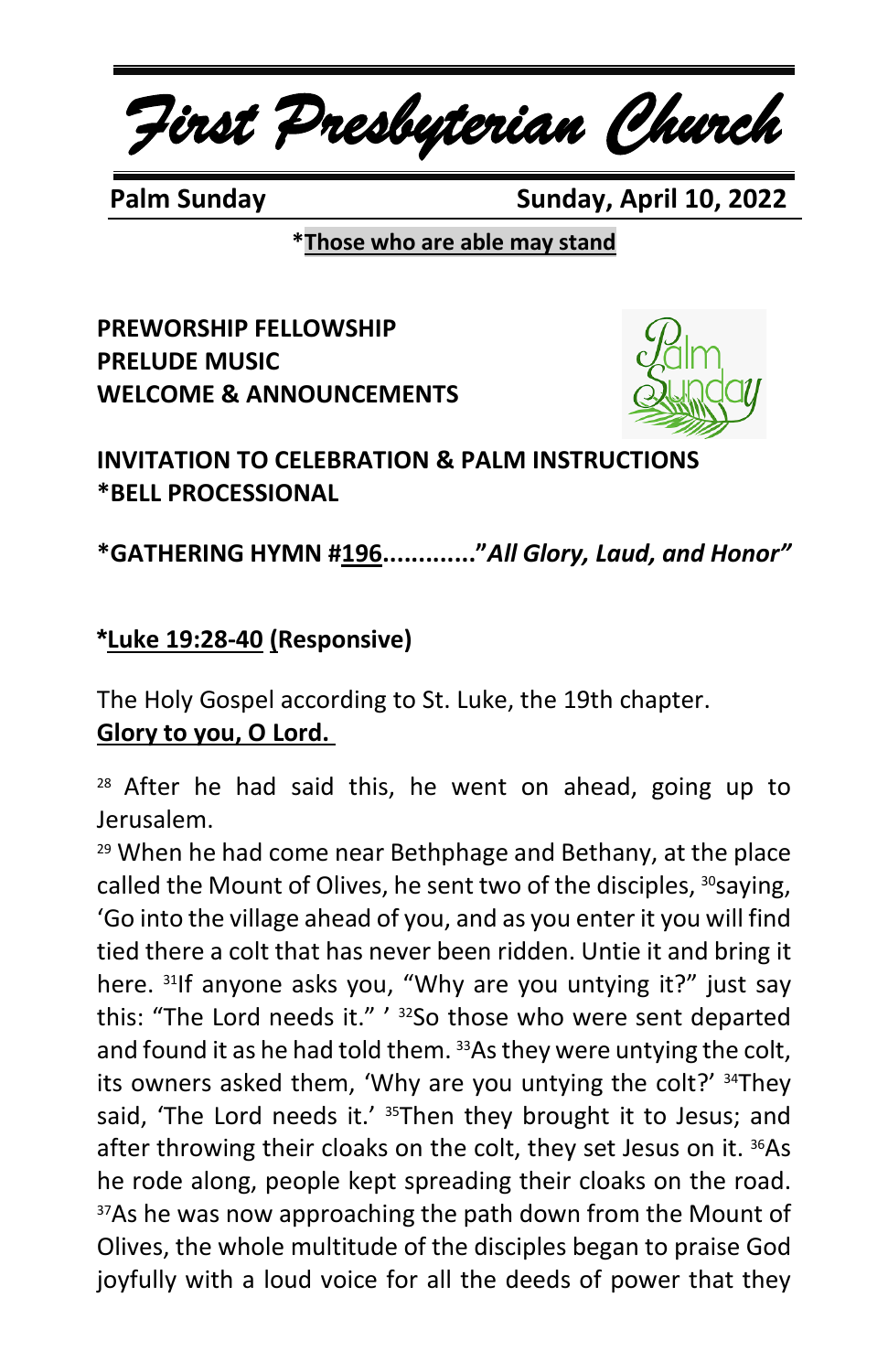had seen, <sup>38</sup>saying, 'Blessed is the king who comes in the name of the Lord! Peace in heaven, and glory in the highest heaven!' 39Some of the Pharisees in the crowd said to him, 'Teacher, order your disciples to stop.' <sup>40</sup>He answered, 'I tell you, if these were silent, the stones would shout out.'

The Gospel of the Lord. **Praise to you, O Christ.** Blessed is the one who comes in the name of the Lord! **Hosanna! Save us, O God!** Peace in heaven, and glory in the highest heaven! **Hosanna! Save us, O God!** Blessed is the coming reign of our God! **Hosanna! Save us, O God!** As we enter this holy week, we come in joy and trembling. **Hosanna! Save us, O God!**

**HOMILY Rev. Greg Isaacson**

**SPECIAL MUSIC #197** *Hosanna, Loud Hosanna*

## **PRAYER OF THE DAY**

O God of mercy, you have established your rule in the human heart through the servanthood of Jesus Christ. By your Spirit, keep us in the joyful procession of those who with their tongues confess Jesus as Lord and with their lives praise him as Savior, who lives and reigns with you and the Holy Spirit, one God, now and forever. Amen.

**HYMN #220....................................."***Go to Dark, Gethsemane"*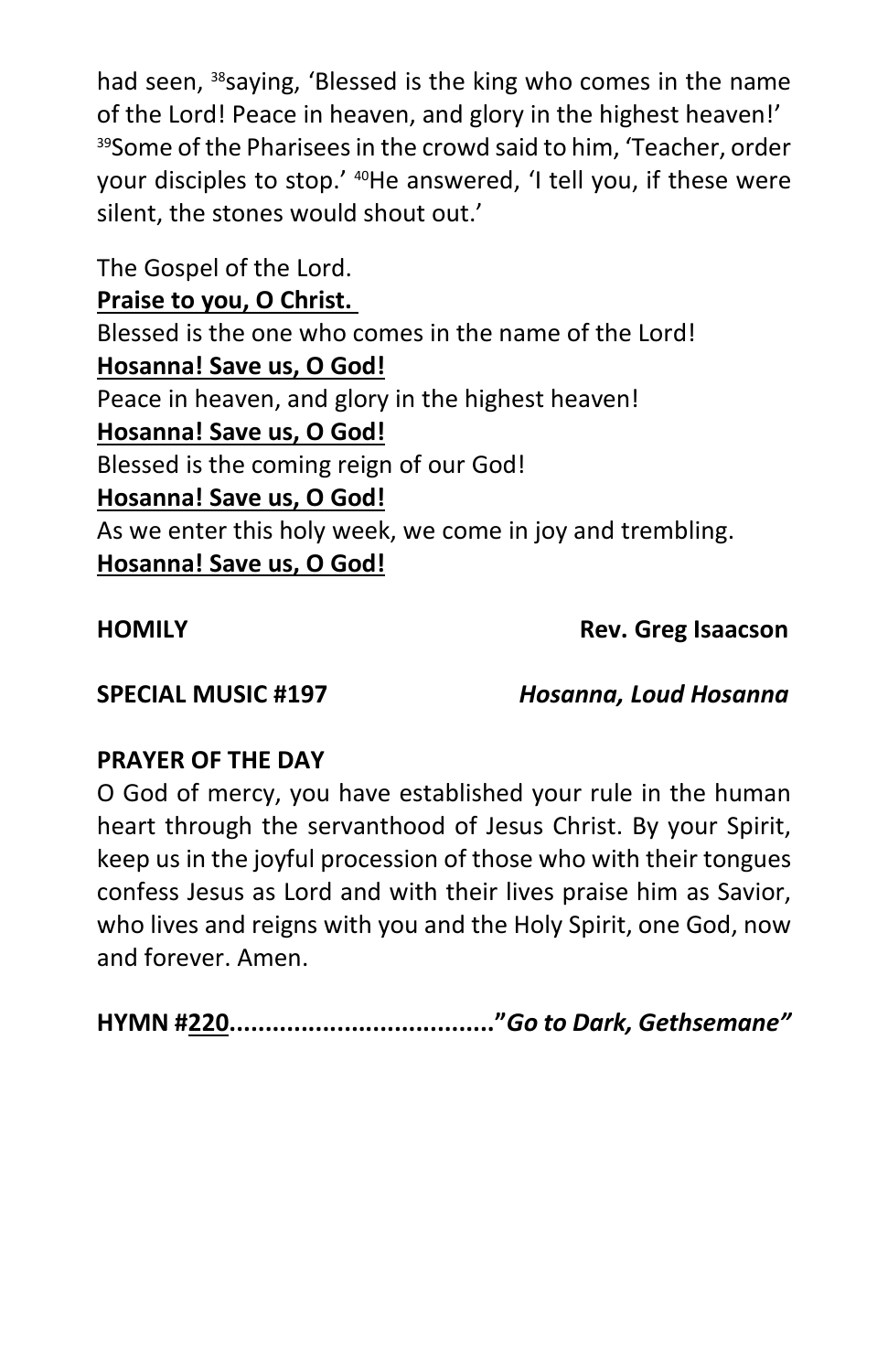# **THE PASSION OF THE CHRIST (Responsive)**

The Holy Gospel according to St. Luke, the twenty-third chapter. **Glory to you, O Lord.**

#### **Reader 1**

Then the assembly rose as a body and brought Jesus before Pilate. <sup>2</sup>They began to accuse him, saying, 'We found this man perverting our nation, forbidding us to pay taxes to the emperor, and saying that he himself is the Messiah, a king.' <sup>3</sup>Then Pilate asked him, 'Are you the king of the Jews?' He answered, 'You say so.' <sup>4</sup>Then Pilate said to the chief priests and the crowds, 'I find no basis for an accusation against this man.' <sup>5</sup>But they were insistent and said, 'He stirs up the people by teaching throughout all Judea, from Galilee where he began even to this place.'

#### **Reader 2**

<sup>6</sup> When Pilate heard this, he asked whether the man was a Galilean. <sup>7</sup>And when he learned that he was under Herod's jurisdiction, he sent him off to Herod, who was himself in Jerusalem at that time. <sup>8</sup>When Herod saw Jesus, he was very glad, for he had been wanting to see him for a long time, because he had heard about him and was hoping to see him perform some sign. <sup>9</sup>He questioned him at some length, but Jesus gave him no answer.  $^{10}$ The chief priests and the scribes stood by, vehemently accusing him. <sup>11</sup>Even Herod with his soldiers treated him with contempt and mocked him; then he put an elegant robe on him and sent him back to Pilate. <sup>12</sup>That same day Herod and Pilate became friends with each other; before this they had been enemies.

### **Reader 3**

 $13$  Pilate then called together the chief priests, the leaders, and the people, <sup>14</sup>and said to them, 'You brought me this man as one who was perverting the people; and here I have examined him in your presence and have not found this man guilty of any of your charges against him.  $15$ Neither has Herod, for he sent him back to us. Indeed, he has done nothing to deserve death. <sup>16</sup>I will therefore have him flogged and release him.'

<sup>18</sup> Then they all shouted out together, 'Away with this fellow! Release Barabbas for us!' <sup>19</sup>(This was a man who had been put in prison for an insurrection that had taken place in the city, and for murder.) <sup>20</sup>Pilate, wanting to release Jesus, addressed them again;  $^{21}$ but they kept shouting, 'Crucify, crucify him!' <sup>22</sup>A third time he said to them, 'Why,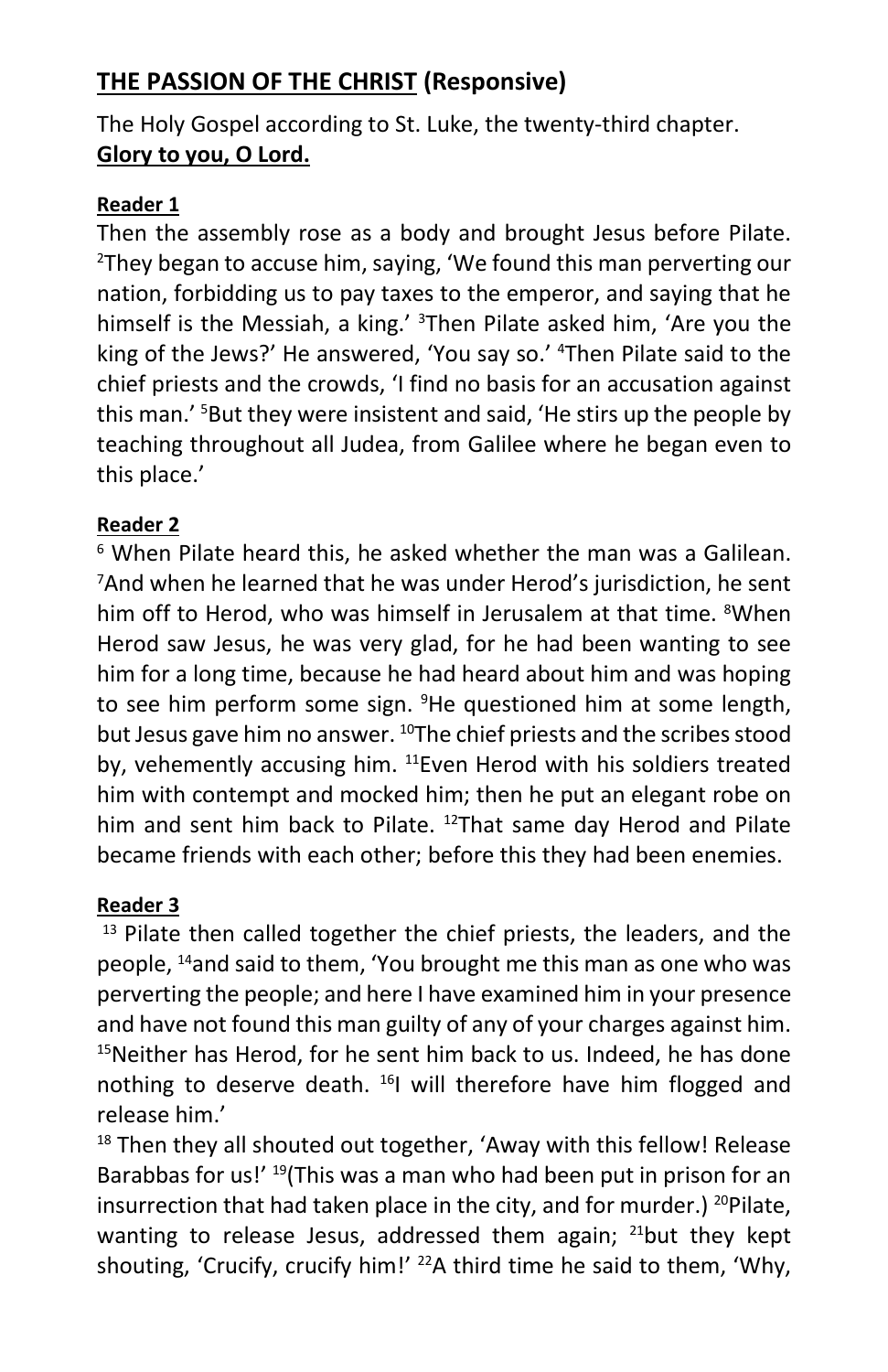what evil has he done? I have found in him no ground for the sentence of death; I will therefore have him flogged and then release him.' <sup>23</sup>But they kept urgently demanding with loud shouts that he should be crucified; and their voices prevailed. <sup>24</sup>So Pilate gave his verdict that their demand should be granted.  $25$ He released the man they asked for, the one who had been put in prison for insurrection and murder, and he handed Jesus over as they wished.

#### **Reader 1**

<sup>26</sup> As they led him away, they seized a man, Simon of Cyrene, who was coming from the country, and they laid the cross on him, and made him carry it behind Jesus. <sup>27</sup>A great number of the people followed him, and among them were women who were beating their breasts and wailing for him. <sup>28</sup>But Jesus turned to them and said, 'Daughters of Jerusalem, do not weep for me, but weep for yourselves and for your children. <sup>29</sup>For the days are surely coming when they will say, "Blessed are the barren, and the wombs that never bore, and the breasts that never nursed." <sup>30</sup>Then they will begin to say to the mountains, "Fall on us"; and to the hills, "Cover us." <sup>31</sup>For if they do this when the wood is green, what will happen when it is dry?'

#### **Reader 2**

 $32$  Two others also, who were criminals, were led away to be put to death with him. <sup>33</sup>When they came to the place that is called The Skull, they crucified Jesus there with the criminals, one on his right and one on his left. [[<sup>34</sup>Then Jesus said, 'Father, forgive them; for they do not know what they are doing.' And they cast lots to divide his clothing.]] <sup>35</sup>And the people stood by, watching; but the leaders scoffed at him. saying, 'He saved others; let him save himself if he is the Messiah of God, his chosen one!' <sup>36</sup>The soldiers also mocked him, coming up and offering him sour wine, <sup>37</sup>and saying, 'If you are the King of the Jews, save yourself!' <sup>38</sup>There was also an inscription over him, 'This is the King of the Jews.'

#### **Reader 3**

<sup>39</sup> One of the criminals who were hanged there kept deriding him and saying, 'Are you not the Messiah? Save yourself and us!' <sup>40</sup>But the other rebuked him, saying, 'Do you not fear God, since you are under the same sentence of condemnation? <sup>41</sup>And we indeed have been condemned justly, for we are getting what we deserve for our deeds, but this man has done nothing wrong.' <sup>42</sup>Then he said, 'Jesus,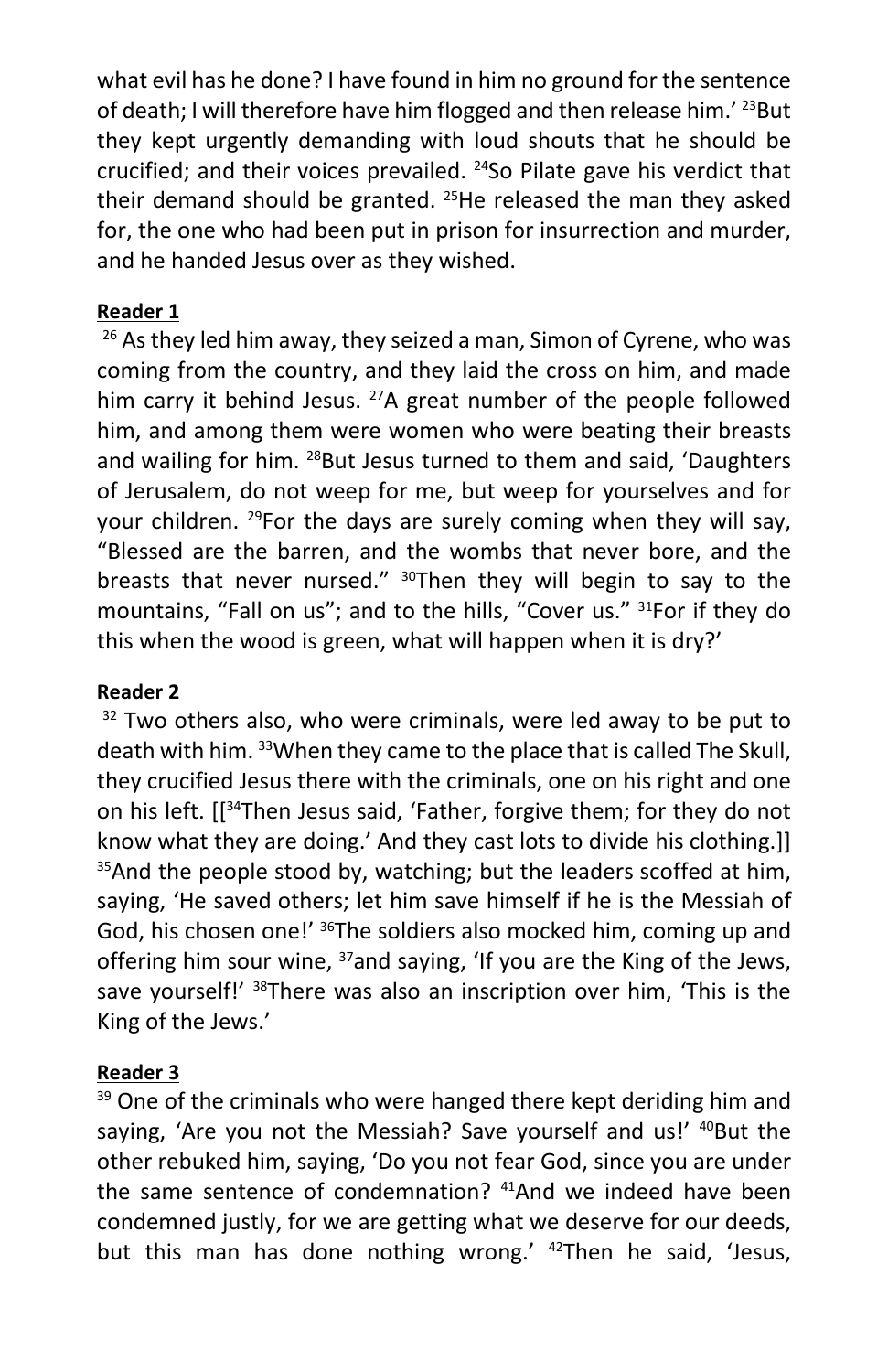remember me when you come into your kingdom.' <sup>43</sup>He replied, 'Truly I tell you, today you will be with me in Paradise.'

#### **Reader 1**

<sup>44</sup> It was now about noon, and darkness came over the whole land until three in the afternoon, <sup>45</sup>while the sun's light failed; and the curtain of the temple was torn in two. <sup>46</sup>Then Jesus, crying with a loud voice, said, 'Father, into your hands I commend my spirit.' Having said this, he breathed his last. <sup>47</sup>When the centurion saw what had taken place, he praised God and said, 'Certainly this man was innocent.' <sup>48</sup>And when all the crowds who had gathered there for this spectacle saw what had taken place, they returned home, beating their breasts. <sup>49</sup>But all his acquaintances, including the women who had followed him from Galilee, stood at a distance, watching these things.

The Passion of our Lord. **Praise to you, O Christ.**

**\*CLOSING HYMN #215..............."***What Wondrous Love Is This"*

# **\*DISMISSAL (Responsive)**

Go in peace to love and serve the Lord. **Thanks be to God. Amen.**

*\_\_\_\_\_\_\_\_\_\_\_\_\_\_\_\_\_\_\_\_\_\_\_\_\_\_\_\_\_\_\_\_\_\_\_\_\_\_\_\_\_*

**\*POSTLUDE**

# *Please continue to be in prayer for:*



JoAnn Westburg Brent Blake Scott Brolsma Dale & Laura Charais Punky Johnson The Phillips Family Duane & Betty Finkenbinder